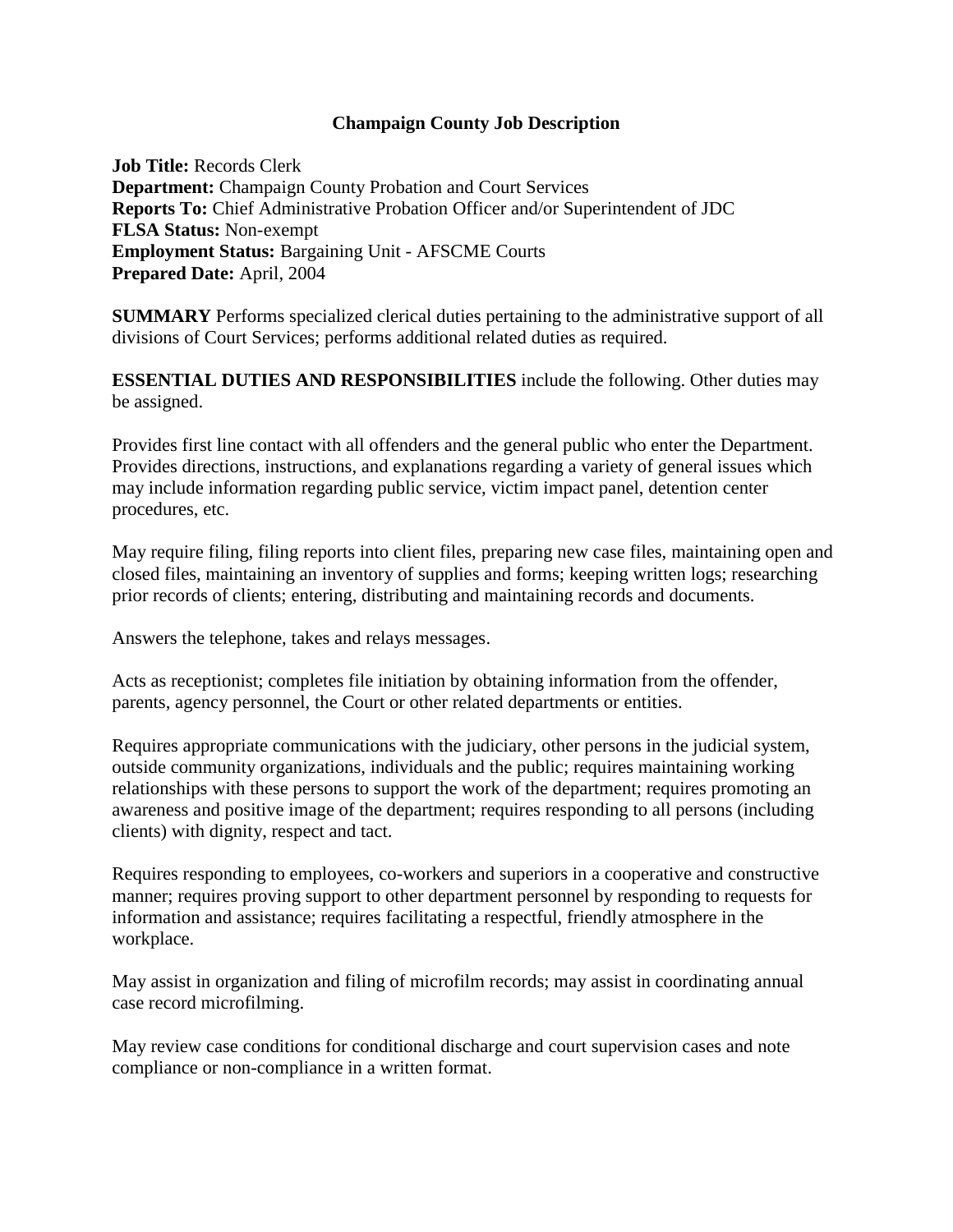May compose routine correspondence in response to inquiries from the general public.

May assist in initial inventory of office supplies and provide information as to supply levels.

Schedules and reschedules appointments for offenders with officers; processes departmental intakes; prepares blank files for use in departmental procedures; completes information regarding rotation of cases and reports for assignment to officers.

Maintains daily log for registering offenders, public and others who enter the department.

May prepare charts, reports, forms and other documents for use throughout department.

May prepare calendars, logs, listings, etc. for use in tracking or maintaining various departmental information.

Uses office machines and software to include multiple line telephones, voice mail, document shredder, computer, e-mail, internet, scheduler, contact listings, copier, printers, fax machine, electric stapler, etc. to complete various office tasks.

May be required to perform basic maintenance on office equipment such as changing toner in copier, cartridges in printer, etc., and/or using operating manual to trouble shoot basic problems and/or be required to know and exercise the proper procedure to place a service call.

May be required to assist in special projects on an occasional basis where weekend hours or a shift change could be necessary.

**SUPERVISORY RESPONSIBILITIES** This position exercises no supervisory responsibilities.

**QUALIFICATIONS** To perform this job successfully, an individual must be able to perform each essential duty satisfactorily. The requirements listed below are representative of the knowledge, skill, and/or ability required. Reasonable accommodations may be made to enable individuals with disabilities to perform the essential functions.

 with courses in typing, general office procedures and accounting and one year of responsible **EDUCATION and/or EXPERIENCE** High school diploma or general education degree (GED) office/clerical experience or equivalent combination of education and experience. Requires English, spelling and mathematics skills, some knowledge of legal terminology and phrases and of the methods and procedures of handling and accounting for money. Requires skill in operating office equipment, personal computer and word processing equipment.

**LANGUAGE SKILLS** Ability to read and comprehend simple instructions, short correspondence, memos and to use good English. Ability to write simple correspondence. Ability to effectively present information orally to co-workers and the general public. Requires considerable skill in the application of office methods and procedures.